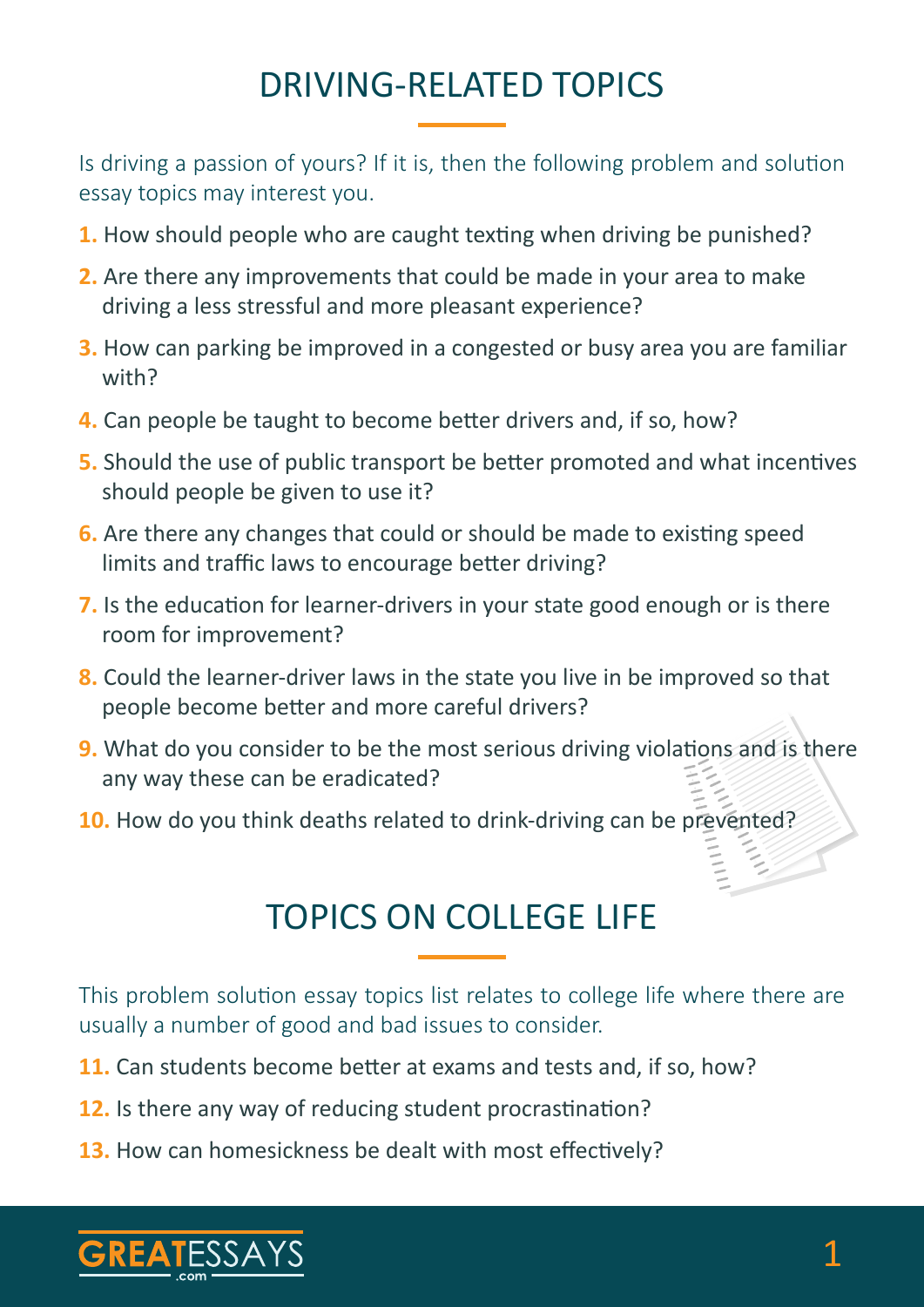- **14.** Is there an effective way to balance work, study and an active social life?
- **15.** Can college environments be made safer? How?
- **16.** Recommend ways of reducing stress amongst college students.
- **17.** What is the best criterion for choosing a college?
- **18.** Is it difficult for parents to let their children go when they begin college and what are the most effective ways to let go?
- **19.** What can students do to encourage their parents to given them their independence?
- **20.** How would you help a suicidal friend?
- **21.** What is the best way of asking or getting your parents to increase your allowance?
- **22.** What is the best way of dealing with problematic roommates?
- **23.** Is there anything you can do if those in the dormitory or apartment next to you are too noisy?
- **24.** When students start college, what should they do to maintain a healthy lifestyle and diet?
- **25.** Is there any way of making college education less costly for students? Should at least part of student education be government-funded?
- **26.** What is the best way of coping when something a student hopes for does not happen, for example, if they don't get the scholarship they hoped for or a place on the course they wanted?
- **27.** Are there any ways of improving attentiveness in class?
- **28.** Are there any study techniques a student can use to improve their grades?
- **29.** What are the most effective ways of managing attendance e.g. at lectures, classes, etc.?
- **30.** How can colleges help students when they fall behind and should a student's parents be allowed to know their grades?
- **31.** What are the best ways of managing student finances?

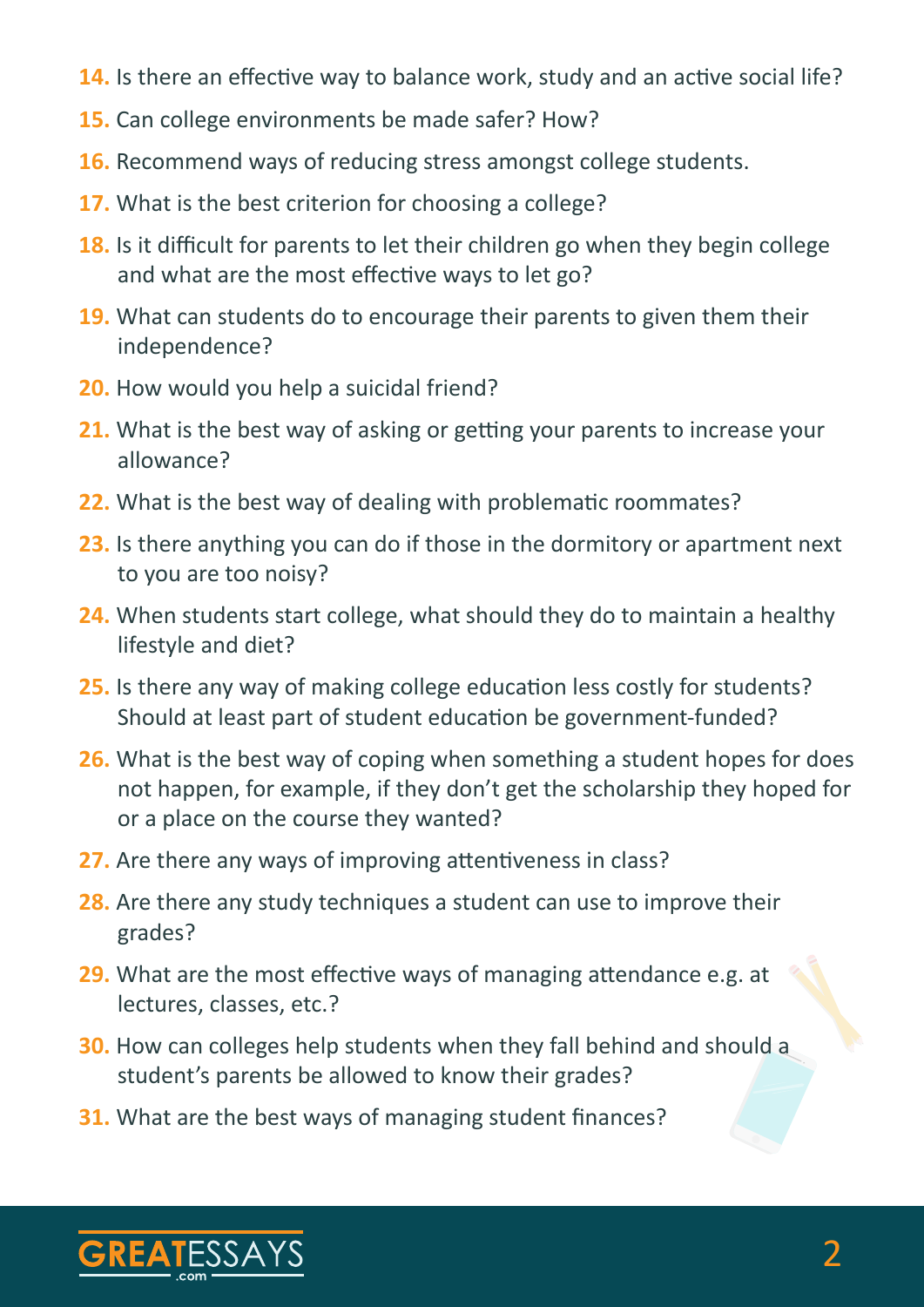- **32.** How can students stay fit and healthy if their favorite sport isn't offered at their new college?
- **33.** How can colleges encourage students to actively take part in politics and elections on campus?
- **34.** How should students decide whether to rush a sorority or fraternity?

### TOPICS ON EDUCATION

Here is another list of problem solution essay topics for college students.

- **35.** What can be done to provide students who are especially talented or gifted with suitable education?
- **36.** How should schools cater for special-needs students in order to serve them better?
- **37.** What is the best way of dealing with students who are disruptive and/or have behavioral problems?
- **38.** Should other languages such as Chinese or Arabic become compulsory for every student?
- **39.** What is the best way of making home-schooled students ready for college?
- **40.** Is there any way college education can be improved for students who have learning difficulties?
- **41.** How should cheating at school be handled and are there any preventative steps that can be taken?
- **42.** What is the best way of helping children who are failing in class or finding it difficult to keep up at school?
- **43.** Should schools do anything to address child obesity and, if so, what can they do?
- **44.** Should all schools operate by the same core curriculum and what do you suggest that curriculum contain?

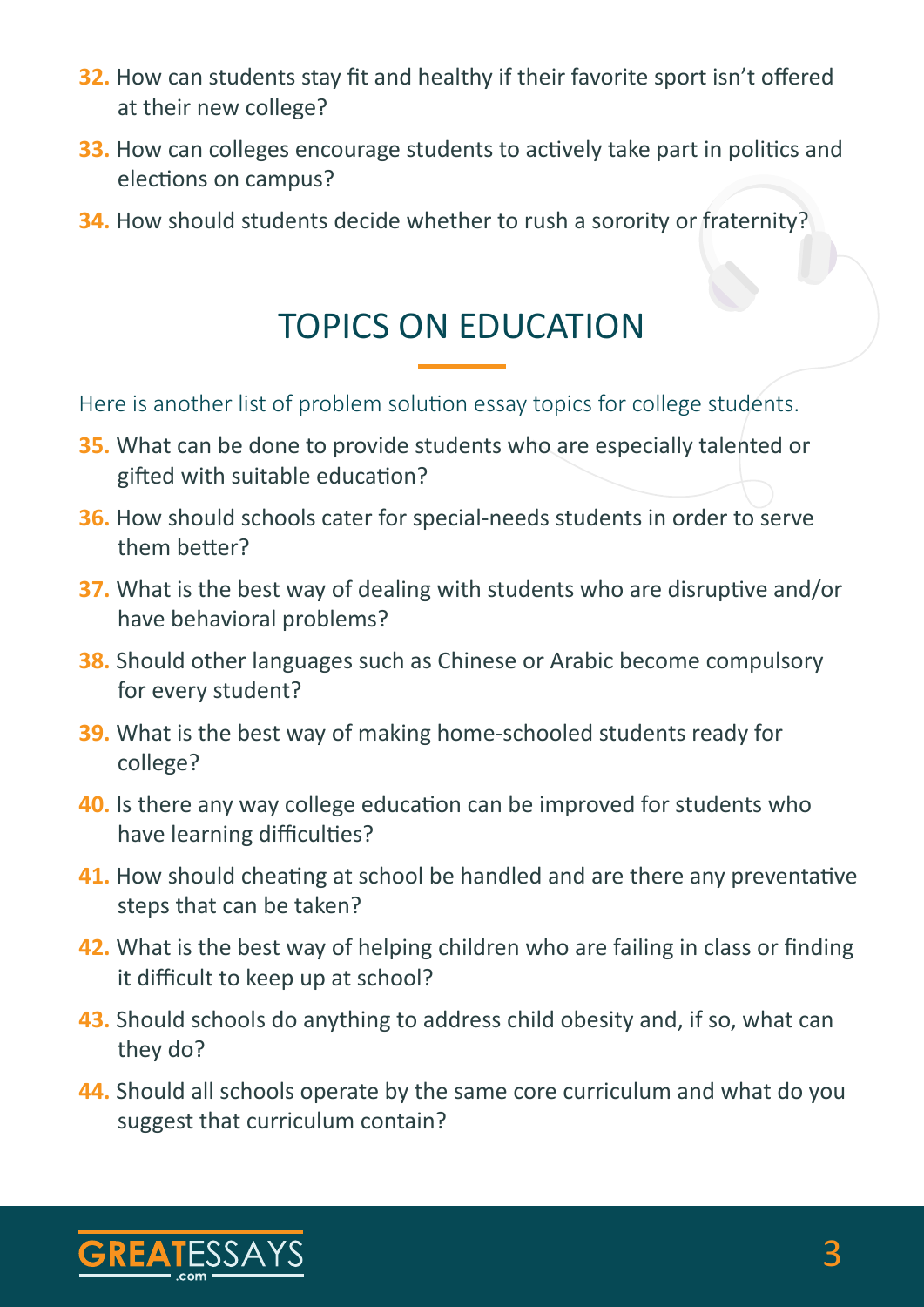- **45.** Should schools focus more on physical education (PE) with a view to building healthier and fitter communities?
- **46.** Should colleges and schools put more funding and resources into sports, fine arts and similar activities?
- **47.** How could your school or college be improved?
- **48.** What could or should be done to tackle bullying, violence and other types of anti-social activities in schools?
- **49.** Should conventional textbooks be replaced with digital media? Is there a case for every student having an iPad or laptop? Are schools adapting well to changing technologies?



#### PARENTING AND FAMILY MATTERS

Parents and family are something every writer identifies with so here are a few topic ideas, which may help, especially if you are just learning how to write a problem solution essay.

- **50.** If parents are to help their children avoid eating disorders, how can they encourage them develop a healthy view of their bodies?
- **51.** Do you believe parents are responsible for their children's body weight and how can families with obese children be helped?
- **52.** Is it important for parents to teach religion to their children and how can they do this?
- **53.** How can parents teach their offspring to manage money effectively?
- **54.** How can parents manage the way their children use cell phones and other technologies such as social media?
- **55.** How should parents discipline children and what are the most effective ways of doing this?
- **56.** Are there any ways that adoption rules should be changed so that children are given the opportunity of a loving family before they outgrow the welfare system?

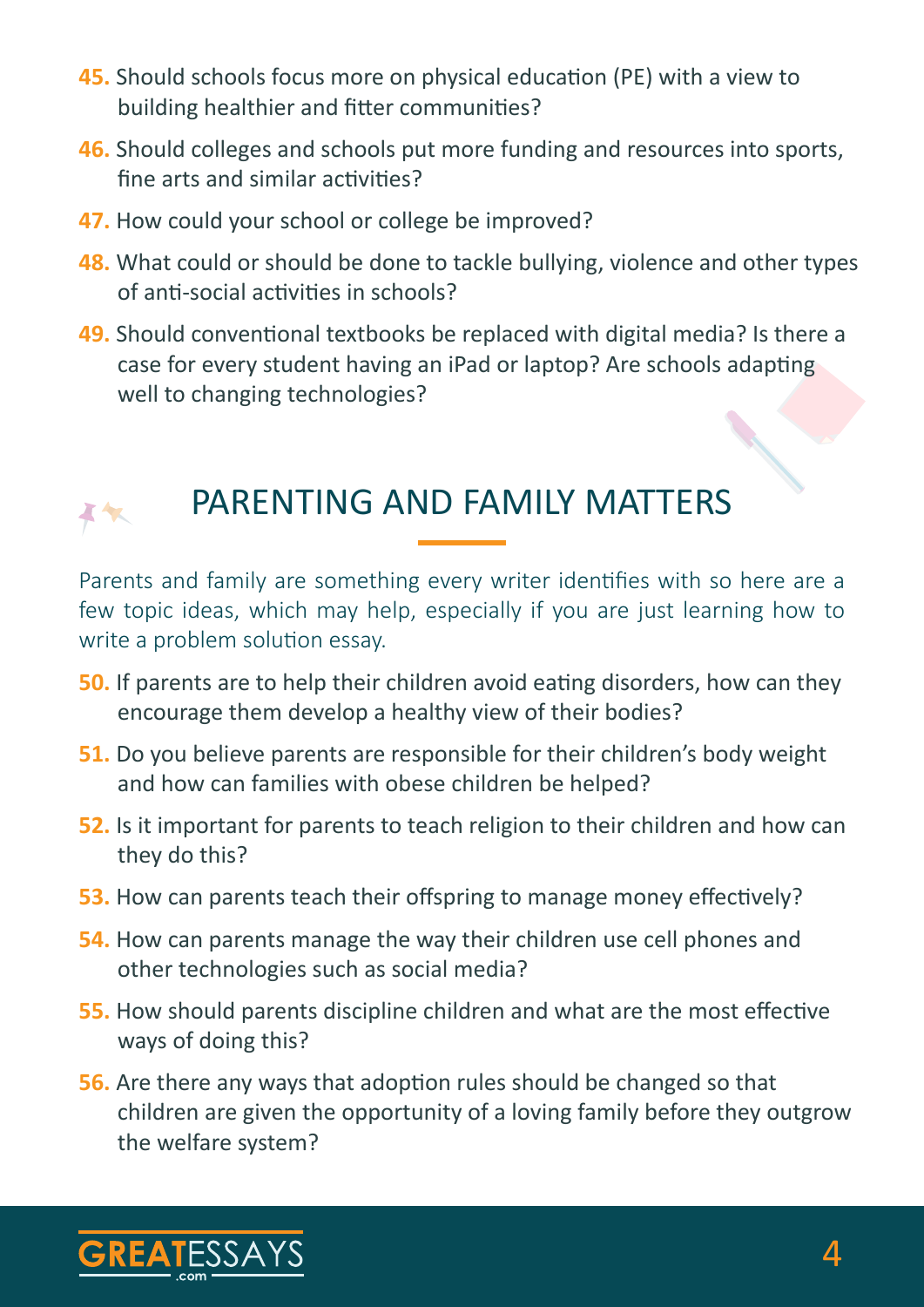- **57.** What is the best advice for parents who put too much pressure on children to achieve?
- **58.** What is the best way of helping families to cope with a child who has a mental illness?

#### TOPICS ON RELATIONSHIPS

Everyone is concerned in some way with relationships. The following are some ideas that may help with your problem solution essays.

- **59.** What are the best ways of removing barriers so that we can communicate better with people who differ from ourselves in terms of culture, race and socioeconomic circumstances?
- **60.** What are the best ways of dealing with people who are manipulative and/or domineering?
- **61.** What advice would you offer someone in an unhealthy or unsuitable relationship?
- **62.** If you thought your friend was making poor lifestyle choices, what advice would you give them?
- **63.** Do you think texting has affected personal relationships for better or worse? Should or can anything be done to make sure the modern generation understands the difference between "real" and "virtual" relationships?
- **64.** Is there anything individuals and society as a whole can do to move away from stereotyping and racism?
- **65.** How would you help someone with depression symptoms?
- **66.** When a relationship is ready to move on from "friendship," what is the best way to achieve this?
- **67.** What is the best way for a woman to let a man know she likes him? Do you think she should suggest a date?

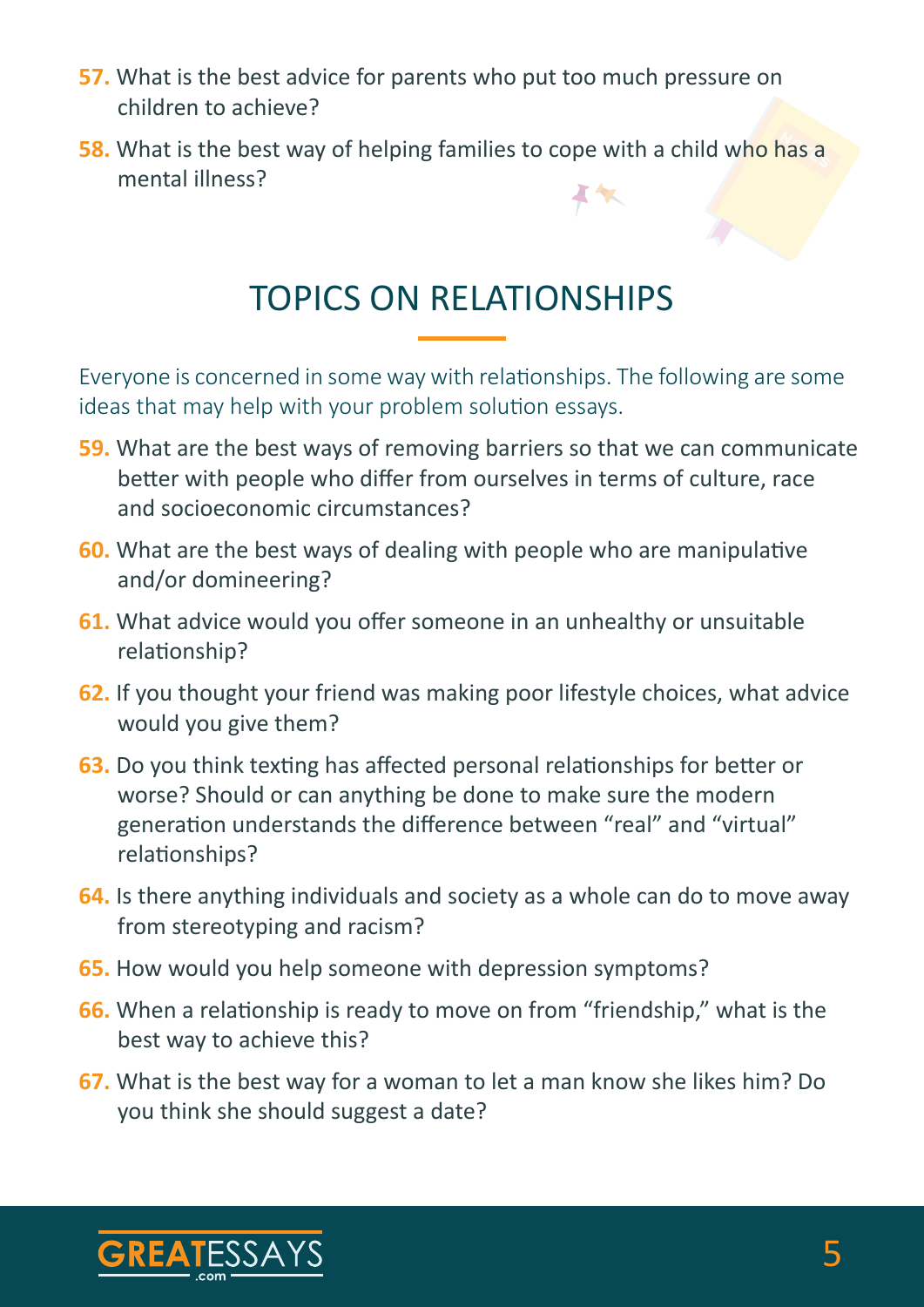# TOPICS ON SOCIETY

- **68.** What are the best ways of preventing divorce?
- **69.** What are the best ways of preventing teenage pregnancy?
- **70.** What are the best ways of eliminating or preventing racism?
- **71.** What is the best way of helping homeless people?
- **72.** How can young people be prevented from trying or using drugs?
- **73.** What are the best ways of helping those who suffer domestic or family violence?
- **74.** How can the number of deaths caused by drink driving be reduced or prevented?
- **75.** How can young people be encouraged to drive more safely?
- **76.** Modern media is often accused of portraying too much violence and making pornography too easily available. How can children be protected from the adverse effects of these?
- **77.** What can be done to improve literacy?
- **78.** What can be done to encourage people to live healthier lives e.g. by taking more exercise, not smoking, etc.?
- **79.** What are the best ways of helping school and college leavers to find employment?
- **80.** How should the increase in gun-type crime be tackled?
- **81.** How can prisoners be rehabilitated so that they become valuable members of society?
- **82.** What is the best way of dealing with illegal immigrants?
- **83.** What is the best way of dealing with terrorism?
- **84.** When a couple divorce, how can society help their children succeed academically, be happy and build solid relationships and/or marriages?
- **85.** What changes can be made to the welfare system to help people get out of poverty?